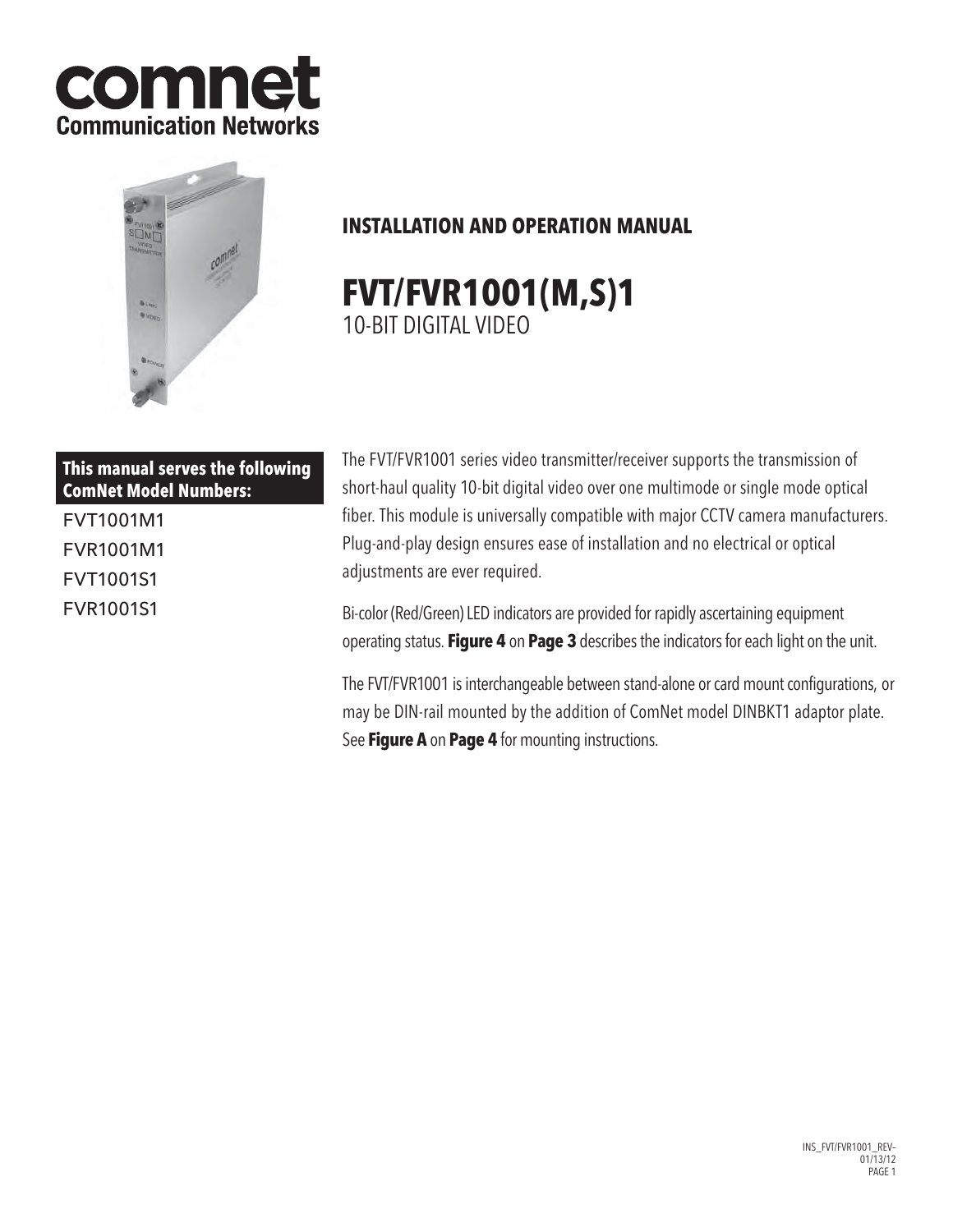# FIGURE 1 – FVT/FVR1001



NOTE: Remove Electrical Connector for Rack Mount Units

G

**PWR** 

 $10$ 

# FIGURE 2 - FVR1001 RECEIVER FIGURE 3 - FVT1001 TRANSMITTER

**OFVR1001** ⊚  $S \Box M$ VIDEO **RECEIVER IDEO OUT OLINK** OVIDEO OPOWER ⊕ ⊕ ⊕





FRONT PANEL REAR PANEL **FRONT PANEL** REAR PANEL  $\bigoplus$ FVT1001 $\bigoplus$ ⊕  $S$  M **JPTICAL** VIDEO **TRANSMITTER IDEO IN** OLINK OVIDEO OPOWER GND TO  $49V$ C Œ Œ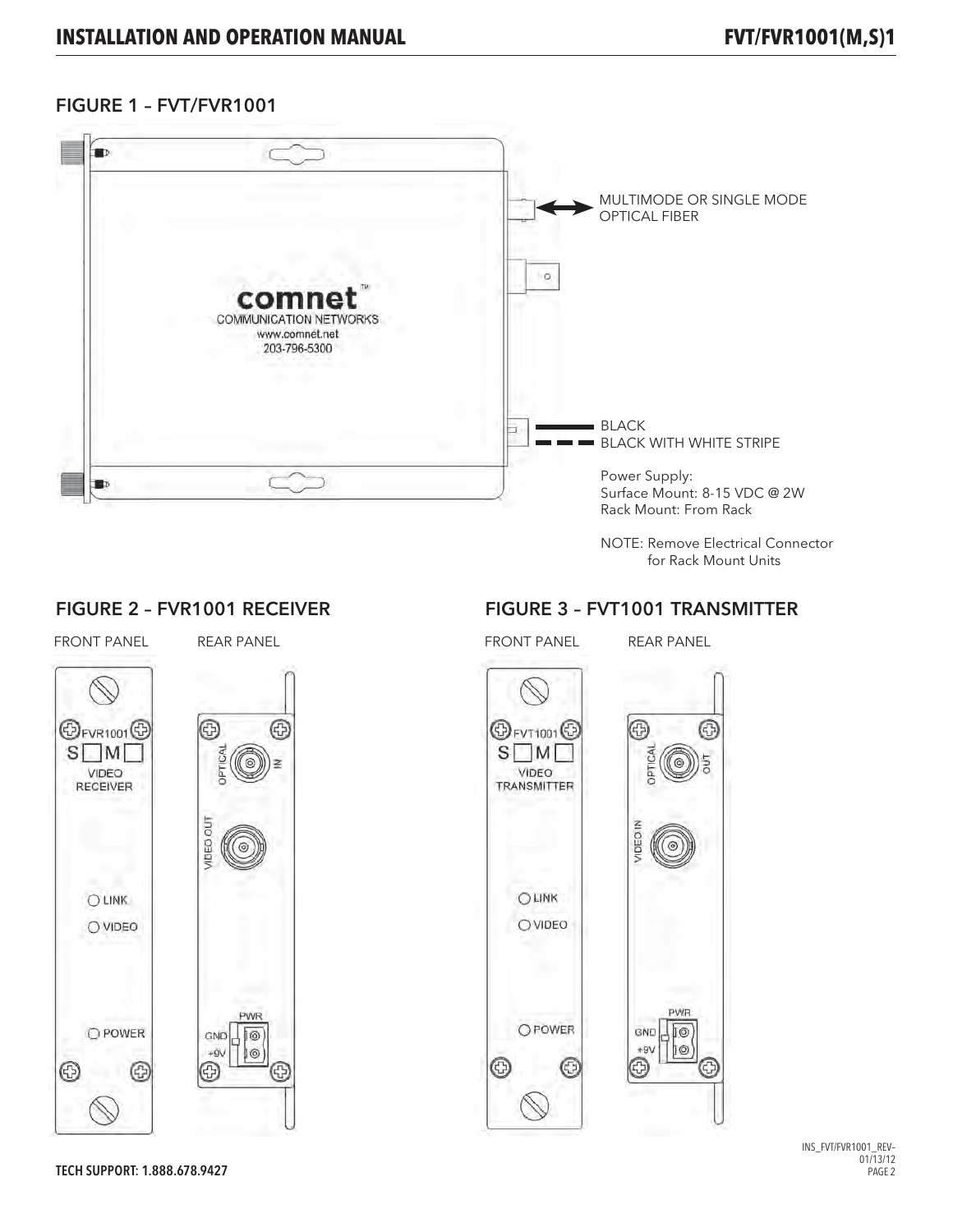# FIGURE 4 – LED INDICATORS

|              | <b>LINK</b>                                        | <b>VIDEO</b>           | <b>POWER</b>    |
|--------------|----------------------------------------------------|------------------------|-----------------|
| <b>GREEN</b> | Communication link                                 | An active video signal | Unit powered up |
|              | has been established                               | is present on the BNC  |                 |
|              | over optical fiber                                 | connector.             |                 |
| <b>RED</b>   | Communication<br>link has not been<br>established. |                        |                 |
| <b>OFF</b>   | Unit powered down.                                 |                        |                 |

Tech Support: 1.888.678.9427